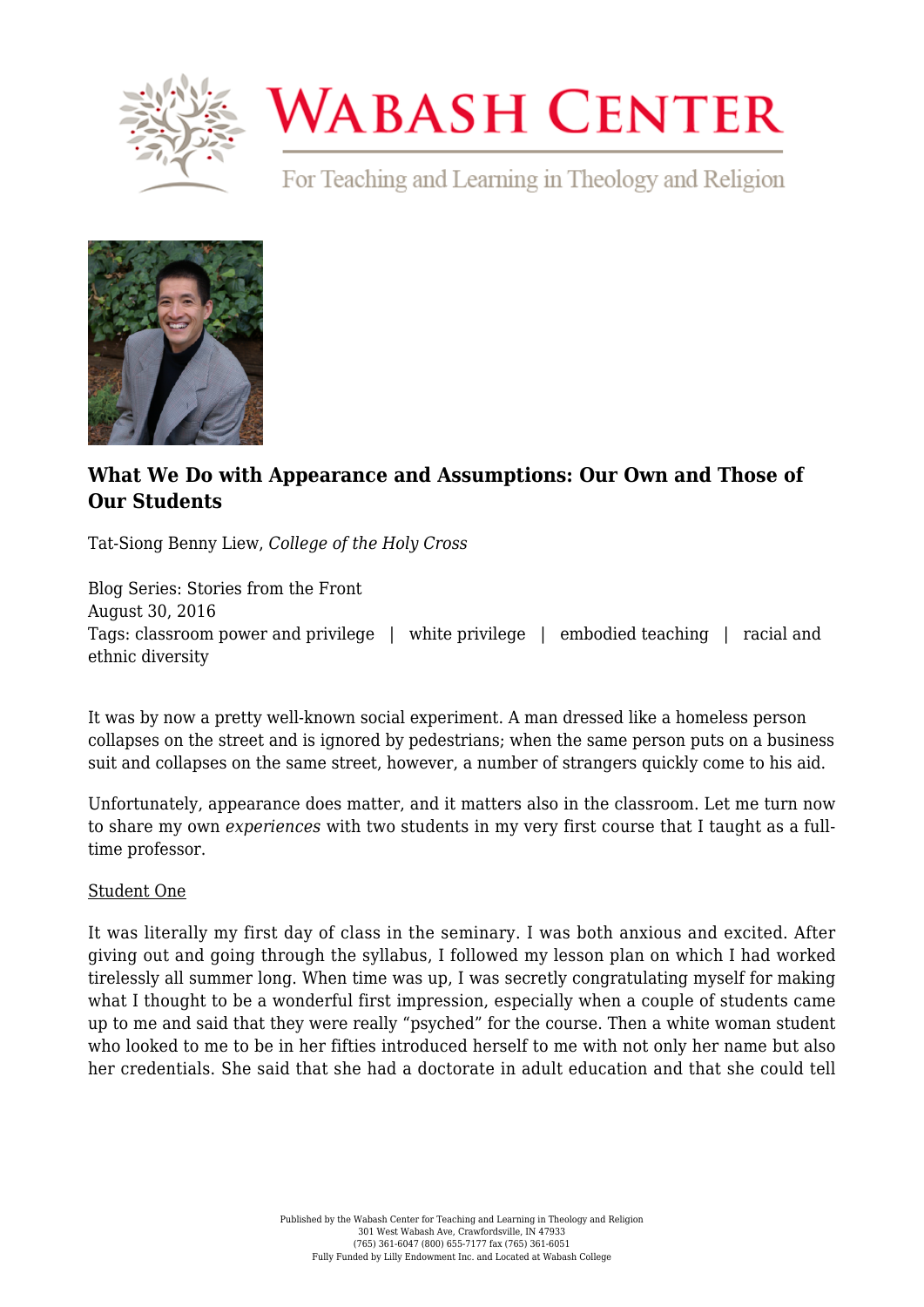that I had little knowledge or experience with adult education (of course, I had told everyone at the beginning of the class that this was my very first year teaching at the seminary). She followed up and commented that my syllabus was too long and too intimidating and that I talked too fast, gave too much material, and failed to provide students any handouts. I was floored and a little embarrassed, but I managed to keep myself calm and said something to the effect that I would try to provide some handouts and that I would always be available for conversations if she had any questions about the course.



Unfortunately, my "invitation" resulted in one after-class

encounter that has remained vivid in my memory even almost twenty years later. I had just returned a written assignment to the class, and this woman came up after class again and asked me why she got a particular grade. (It was not a bad grade, as I remember that it was in the B range.) Since I always provide ample comments on student papers, I pointed those out and explained that her paper could be better and more tightly organized. To my surprise, she responded by saying that my "problem" had to do with the fact that English was not my first language and that I did not understand that there was a kind of writing "in the West" known as stream-of-consciousness.

Would she feel the same liberty to approach a white male professor and say something like this if she got a B-range grade from him? I think not.

## Student Two

It was time to look at my very first set of course evaluations as a full-time professor. This time, I was more anxious than excited. One particular student comment stood out among the—thankfully—many affirmative and encouraging evaluations that I had received.

This student basically said he or she had gotten to the classroom feeling very tired from a long day of work as well as feeling rather frustrated as this was his or her first day in seminary. Sitting at the back of the classroom, this student said he or she felt even worse when I walked into the classroom and stood behind the lectern as the instructor for the course. I could not repeat it verbatim but it went something like this: "I could tell it was going to be a disaster as